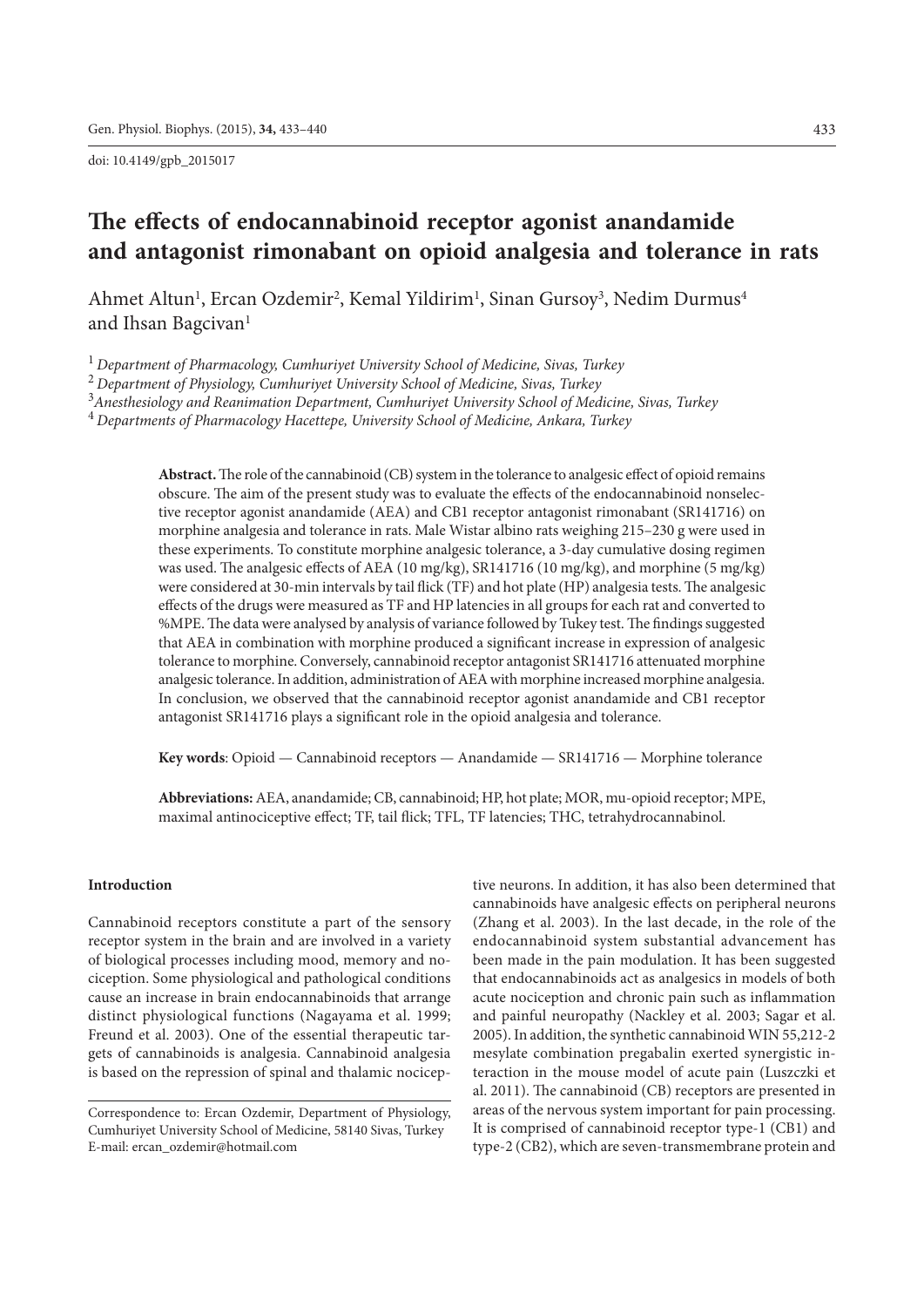G-protein coupled receptors (Matsuda et al. 1990). CB receptor also includes its endogenous ligand composed of lipid molecules, the endocannabinoids, of which anandamide (N-arachidonoylethanolamine, AEA) is commonly studied (Devane et al. 1992; Bisogno et al. 2008).

Alternating cannabinoid and opioid treatment could produce a longer lasting and more potent analgesia than either compound given alone (Wilson-Poe et al. 2013). Simultaneous administration of an opioid and cannabinoid produced synergy (Cichewicz 2004; Cox et al. 2007). The antinociceptive effects of cannabinoids are enhanced even when administered after morphine antinociception has dissipated. This is particularly true in morphine-tolerant animals (Williams et al. 2006). Opioids such as morphine are extensively used analgesics for chronic or persistent pain (Ozdemir et al. 2012). In addition, recent studies have obtained important information about the analgesic effects of cannabinoids in humans (Ware et al. 2010). Oral doses of tetrahydrocannabinol (THC) were no more effective than codeine for pain, and produced a significant amount of dysphoric side effects (Campbell et al. 2001). It was informed that cannabinoid could only produce antinociception at doses that were high enough to cause behavioral side effects. However, synthetic cannabinoid compounds have proven to demonstrate potent analgesic effects up to 10 times that of morphine in animal models of acute and neuropathic pain (Fuentes et al. 1999; Fox et al. 2001).

Opioids and cannabinoids both produce antinociception by G-protein-coupled mechanism that inhibits the release of pain-producing neurotransmitters in the brain and spinal cord (Seely et al. 2012). On the other hand, high doses of opioid drugs are accompanied by undesirable side effects. For this reason, a search for a better analgesic strategy led to the discovery that cannabinoid improves the potency of opioids. Furthermore, recent evidence has demonstrated that the analgesic effects of cannabinoids are mediated by delta and kappa opioid receptors, suggesting an intimate connection between cannabinoid and opioid signaling pathways in the modulation of pain perception (Cichewicz et al. 2004). Administration of different cannabinoids with morphine produces a greater-than-additive effect with respect to antinociception in mice as measured by the tail flick radiant heat test (Welch and Stevens 1992; Smith et al. 1994). THC enhances the analgesic effect of morphine in the spinal cord, whereas the synthetic cannabinoid CP 55,940, which is significantly more potent after intracerebroventricularly than spinally administration, does not increase (Welch et al. 1995). Administration of CP 55,940 with morphine also increases morphine antinociception by about 45% in animals (Massi et al. 2001).

Despite the production of cannabinoids synergy with opioid analgesics, the effects of cannabinoids on morphine analgesic tolerance are not completely understood. In the

present study, we assessed the effects of endocannabinoid receptor agonist anandamide and selective CB1 receptor antagonist SR141716 on morphine analgesia and tolerance in rats.

## **Materials and Methods**

#### *Animals*

Male adult Wistar albino rats weighing 215–230 gwere used in the study. The rats were housed individually in a temperature controlled environment with a 12/12-h light/dark cycle (lights on at 6.00). Standard laboratory chow and tap water were available *ad libitum*. All experiments were carried out blindly between 09.00 and 16.00 h ( $n = 8$  in each experimental group). Rats were handled in accordance with the Guide for the Care and Use of Laboratory Animals. The experimental protocols were approved by the Cumhuriyet University Animal Ethics Committee.

## *Drugs*

Arachidonic acid N-(hydroxyethyl)amide (AEA, Anandamide), 5-(4-Chlorophenyl)-1-(2,4-dichloro-phenyl)-4 methyl-*N*-(piperidin-1-yl)-1*H*-pyrazole-3-carboxamide (SR141716) (Sig-ma-Aldrich, USA) and morphine HCl (Cumhuriyet University Hospital, Sivas) were dissolved in physiological saline. Solutions were freshly prepared on the days of experimentation. *Subcutaneous* (*s.c.*) morphine (5 mg/kg), *intraperitoneal* (*i.p.*) AEA (CB1 and CB2 receptor agonist, 10 mg/kg) and SR141716 (CB1 receptor antagonist/ inverse agonist, 10 mg/kg) were administered before the nociception tests.

#### *Induction of morphine tolerance*

To constitute morphine tolerance, it was used a 3-day cumulative dosing regimen. The treatment schedule consisted of twice daily *s.c.* doses of morphine given at 30 mg/kg (a.m.) and 45 mg/kg (p.m.) on day 1; 60 and 90 mg/kg on day 2; and 120 mg/kg twice on day 3. Animals were assessed for tolerance on the 4th day, as described by Zarrindast et al. (2002). Tolerance was assessed based on loss of the antinociceptive effects of a test dose (5 mg/kg) of morphine. On day 4, tail flick (TF) and hot plate (HP) tests were performed on different rats for each test to average them as a baseline latency; then challenge dose of morphine (5 mg/kg) was injected; 30 min after morphine injection other TF and HP tests were done to average them to find post-drug latency for each rat for evaluating the development of tolerance to morphine. In saline-treated rats, saline was administered twice daily for 3 days according to the same injection schedule.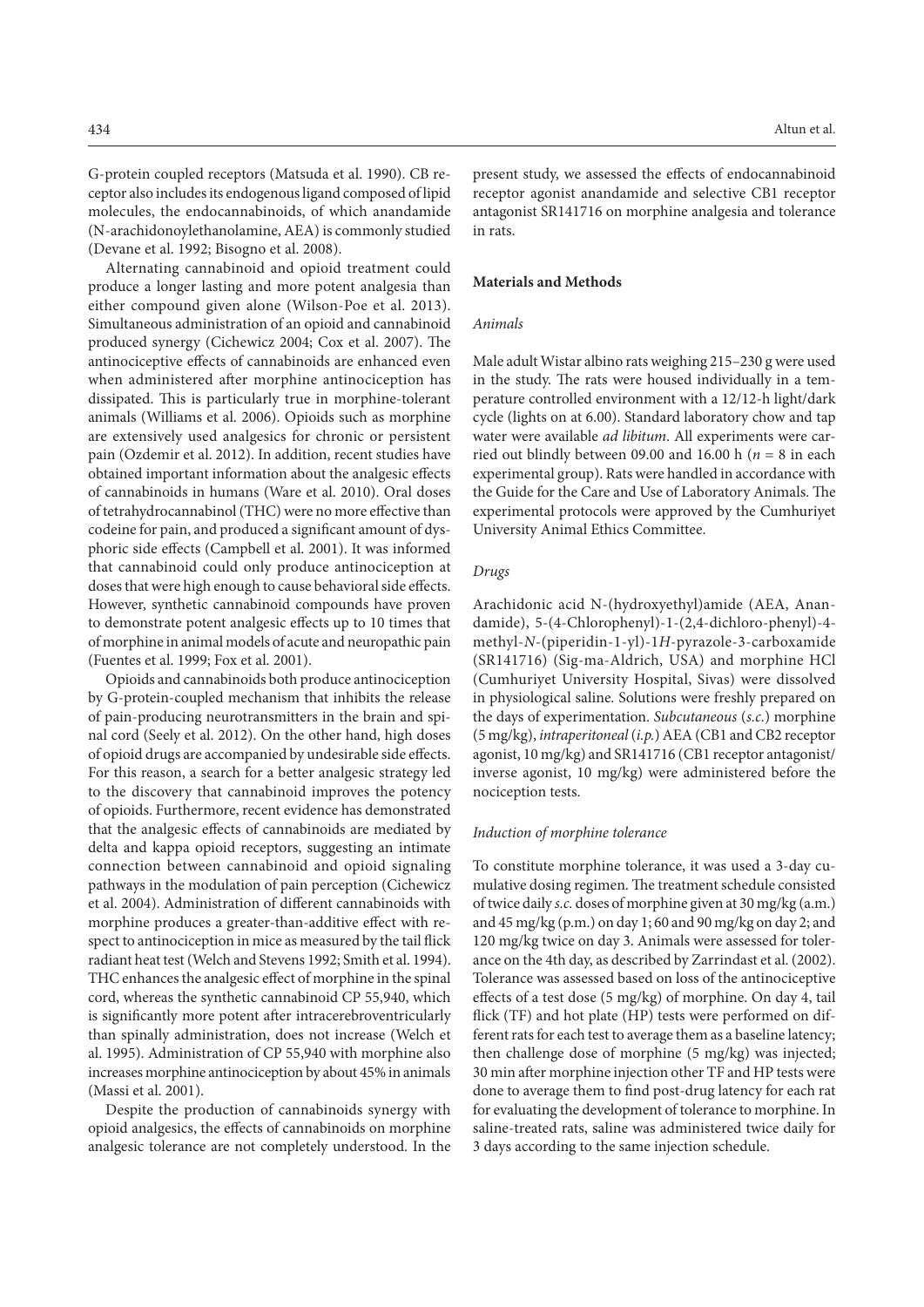#### *Antinociceptive tests*

To evaluate thermal nociception, we used a standardised TF (May TF 0703 Tail-flick Unit, Commat) and HP (May AHP 0603 Analgesic Hot-plate, Commat) apparatus. In the TF test, the radiant heat source was focused on the distal portion of the tail at 3 cm after administration of the vehicle and study drugs. Following vehicle or compound administration, TF latencies (TFL) were obtained. The infrared intensity was adjusted so that basal TFL occurred at  $3.0 \pm 0.5$  s. Animals with a baseline TFL below 2.5 or above 3.5 s were excluded from further testing. The cutoff latency was set at 20 s to avoid tissue damage. Any animal not responding after 20 s was excluded from the study. The nociceptive response in the TF test is generally attributed to central mechanisms (Ramabadran et al. 1989; Kanaan et al. 1996).

In the HP test, animals were individually placed on a plate with the temperature adjusted to  $53 \pm 0.5$ °C. The latency to the first sign of paw licking or jump response to avoid the heat was taken as an index of the pain threshold; the cut-off time was 30 s in order to avoid damage to the paw. The nociceptive response on this test is considered to result from a combination of central and peripheral mechanisms (Ramabadran et al. 1989).

## *Experimental protocols*

The antinociceptive effects of AEA, SR141716, and morphine were considered at 30-min intervals (0, 30, 60, 90, and 120 min) by TF and HP test in rats  $(n = 8)$ . In the morphinetreated rats after induction of morphine tolerance, antinociceptive response to the challenge dose was determined again on day 4 at 30-min intervals after the same morphine (5 mg/kg; *s.c.*) injection on the first day. To evaluate the effects of AEA, and SR141716 on expression of morphine tolerance, morphine tolerant animals received AEA and SR141716 (10 mg/ kg; *i.p.*). In the saline-treated group, animals received saline (5 ml/kg) instead of morphine during the induction session.

## *Data analysis*

In order to calculate % maximal antinociceptive effects (% MPE), lick/escape latencies (HP) and tail-withdrawal latencies (TF) were converted to percent antinociceptive effect using the following equation:

% MPE =  $[(test latency-basedine) / (cutoff-basedine)] \times 100$ 

#### *Statistical analysis*

The means of MPEs in all groups were calculated after the antinociceptive effect was measured. The data were treated by analysis of variance followed by the Tukey test using the computer program SPSS (version 15.0 for Windows). The

obtained data were expressed as means ± SEM. In all groups, the criterion for statistical significance was  $p < 0.05$ .

## **Results**

#### *Effect of AEA on morphine antinociception*

The data indicated that pretreatment of animals with AEA (CB1 receptor agonist) significantly increased morphine antinociceptive effect in both TF ( $p < 0.05$ ; Fig. 1A) and HP



Figure 1. Effect of AEA on the morphine analgesia. Effect of anandamide (AEA) in the tail flick (TF) test (**A**) and in the hot plate (HP) test (**B**). AEA in combination with morphine produce a significant increase in percent of maximal possible effect (%MPE) in both the TF ( $p < 0.05$ ) and HP assay ( $p < 0.05$ ) as compared to the morphine treated rats. AEA alone has a significant analgesic effect compared to the saline group ( $p < 0.01$ ). The maximum %MPE is observed at 60 min after administration of morphine. Each point represents the mean  $\pm$  SEM of %MPE for 8 rats.  $a$   $p$  < 0.01 compared to the salinetreated group and  $\frac{b}{p}$  < 0.05 compared to morphine-treated group.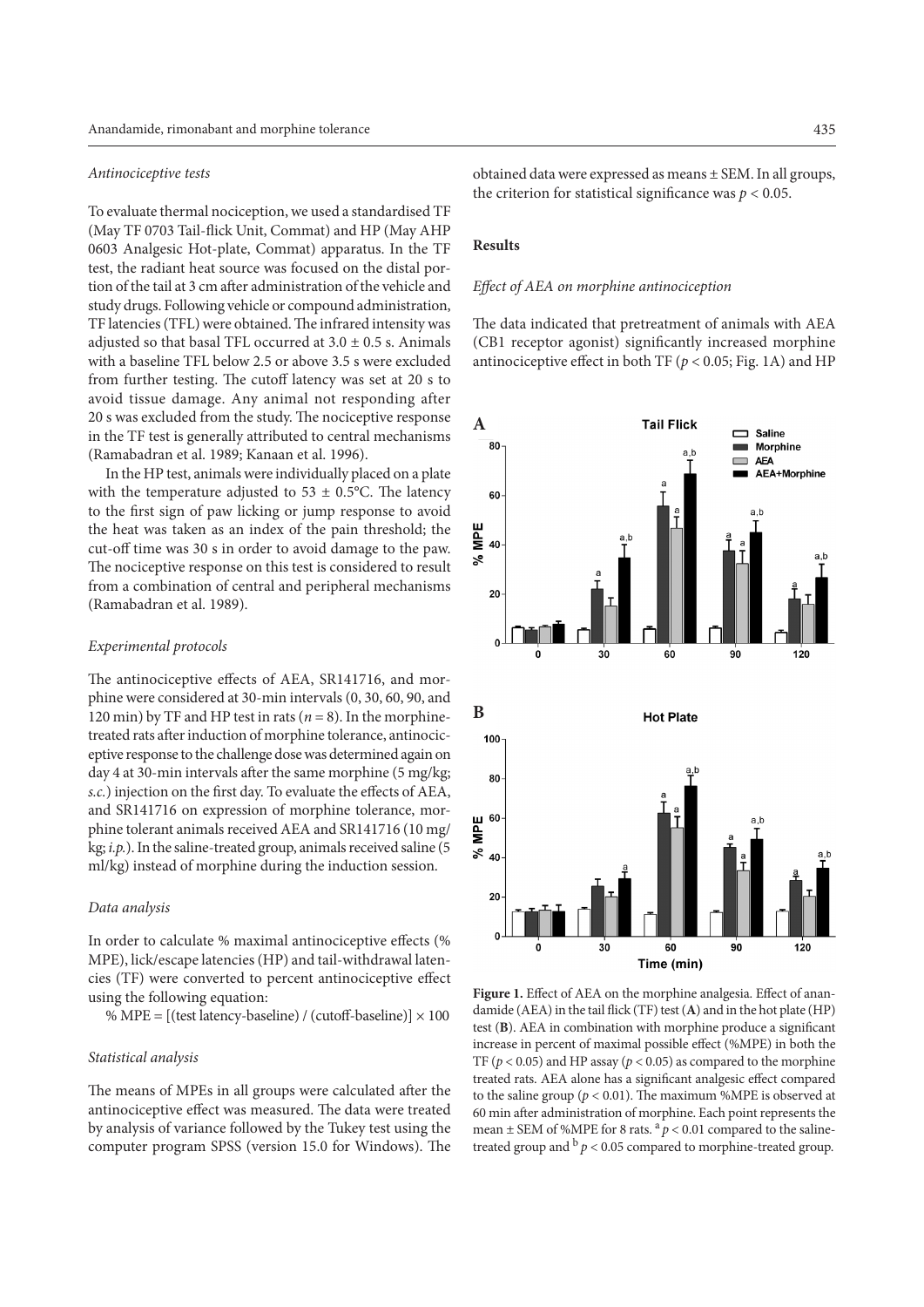test ( $p < 0.05$ ; Fig. 1B) compared to morphine administration group. The peak value of this group was observed at 60 min after administration of drugs in analgesia tests (TF: 68.80  $\pm$  5.60 and HP: 76.45  $\pm$  5.30). In addition, these data demonstrated that AEA (TF:  $46.80 \pm 4.60$  and HP: 55.20 ± 5.60) alone has a significant analgesic effect compared to the saline group ( $p < 0.01$ ).

#### *Effect of SR141716 on morphine antinociception*

Statistical analysis showed that cannabinoid CB1 receptor antagonist SR141716 significantly decreased morphine analgesic effect (TF:  $69.35 \pm 4.80$  and HP:  $76.20 \pm 5.70$ ) in TF (*p* < 0.05; Fig. 2A) and HP test (*p* < 0.05; Fig. 2B) compared



**Figure 2.** Effect of rimonabant (SR141716) on the morphine analgesia. Effect of SR141716 in the TF test (**A**) and in the HP test (**B**). SR141716 in combination with morphine produce a significant decrease analgesic effect in both the TF (*p* < 0.05) and HP assay  $(p < 0.05)$  as compared to the morphine treated rats. The peak value of this group was also observed at 60 min after administration of morphine in analgesia tests. Each point represents the mean  $\pm$  SEM of %MPE for 8 rats.  $a$   $p$  < 0.01 compared to the saline-treated group and  $\frac{b}{p}$  < 0.05 compared to morphine-treated group.

to morphine administration group (TF:  $52.60 \pm 5.30$  and HP: 55.60  $\pm$  6.10). The peak value of this group was also observed at 60 min after administration of morphine in analgesia tests. Furthermore, these data demonstrated that SR141716 alone has no significant analgesic effect compared to the saline group rats.

## *Effects of AEA and SR141716 on the tolerance to morphine analgesia*

AEA in combination with morphine produced a significant increase expression analgesic tolerance to morphine in both the TF ( $p < 0.05$ ; Fig. 3A) and HP test assays ( $p <$ 0.05; Fig. 3B) as compared to the morphine tolerant rats. However, cannabinoid CB1 receptor antagonist/inverse agonist SR141716 in combination with morphine significant decreased morphine analgesic tolerance in the TF (Fig. 3A) and HP assays (Fig. 3B). The maximum %MPE was observed at 60 min after administration of morphine by analgesia tests in all groups.

## *The antinociceptive effects of different doses of morphine*

To determine the effective morphine dose, we measured the antinociceptive responses for the 3 different doses of morphine (2.5, 5, and 7.5 mg/kg; *s.c.*) at 30 min intervals by TF and HP test. The maximum %MPE was observed at 60 min after administration of a 5 mg/kg dose of morphine (59.3  $\pm$  6.5 for the TF and 68.2  $\pm$  7.3 for the HP test; Table 1). The %MPE produced by morphine (5 mg/kg) was significantly higher than in the other groups (2.5 and 7.5 mg/kg morphine and saline group) in both the TF and HP tests in rats ( $p < 0.05$ ).

## **Discussion**

The purpose of the present study was to assess the effects of the cannabinoid receptor agonist AEA and selective CB1 receptor antagonist SR141716 on the attenuation of antinociceptive tolerance to morphine. The principal findings from these experiments were that the co-administration AEA with morphine increased morphine tolerance and the combination SR141716 with morphine attenuated morphine antinociceptive tolerance. Additionally, the nonselective receptor agonist AEA enhanced morphine analgesic effect.

It is widely known that opioids and cannabinoids share several pharmacological effects, including inhibition of locomotor activity, sedation and antinociception (Massi et al. 2001; Parolaro et al. 2010). Opioids such as morphine are commonly prescribed analgesics for acute and chronic pain, but the analgesic benefits of cannabinoids have not been well explored in humans (Cichewicz et al. 2004). Several studies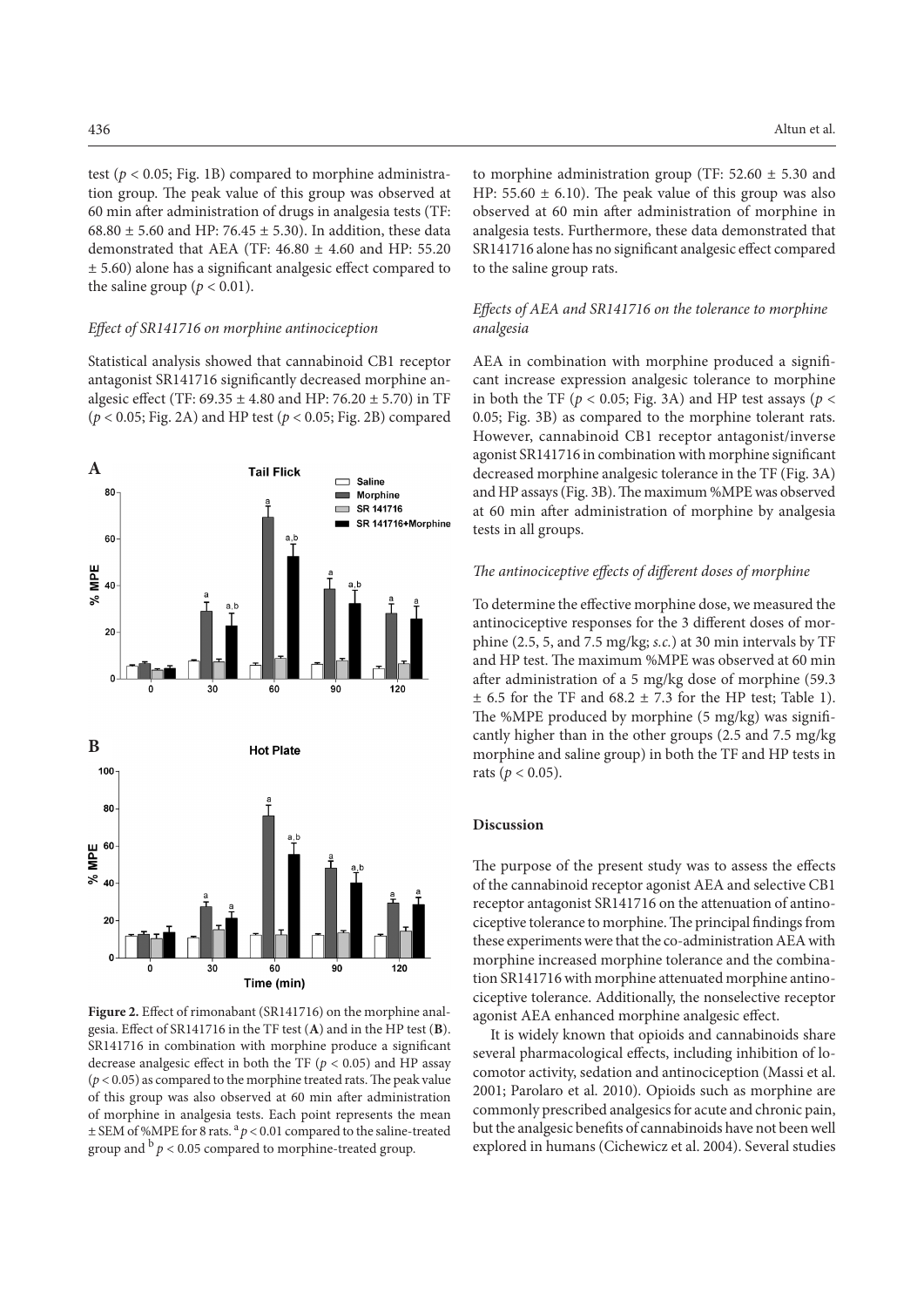suggested that cannabinoids were no more effective than codeine for pain, and produced a significant amount of side effects (Noyes et al. 1975; Campbell et al. 2001). Thus, it was believed that cannabinoids could only produce analgesia at doses that were high enough to cause side effects.

Recent studies have demonstrated that cannabinoids can enhance the antinociceptive properties of opioids (Vigano et al. 2005; Desroches and Beaulieu 2010). The mechanisms underlying the loss of morphine analgesia are not clear but could include the release of endogenous cannabinoids in structures along the pain pathway or a disrupted endocannabinoid tone (Desroches et al. 2014). The analgesic effects of morphine have been found to be enhanced by crude cannabis extract (Ghosh and Bhattacharya 1979) and by orally administered THC (Mechoulam et al. 1984). It has been observed that administration of morphine and CB1 receptor (CB1R) agonists produces synergistic analgesic effects (Welch and Eades 1999). A common mechanism proposed to explain the synergism of analgesia observed when opioids and cannabinoids are co-administered is a direct interaction between mu-opioid receptors (MORs) and CB1Rs (Schoffelmeer et al. 2006). *In vitro* studies suggest that the constitutive activity of the CB1Rs negatively regulates MORs function (Canals and Milligan 2008). For example, the neutral CB1R antagonist O-2020 produces no effect on MOR activity, but the CB1R inverse agonist SR-141716 enhances MOR function. Pacheco et al. (2009) stated that selective CB1R inverse agonist AM-251 inhibits peripheral analgesia produced by morphine. Consistent with our findings, Trang et al. (2007) demonstrated that co-administration of selective CB1R inverse agonist with morphine also decreases the development of tolerance and dependence in chronically-treated mice. Evidence in recent years has suggested that cross-talk between these two signaling pathways shows promise for combination pain therapy as well as novel treatments for opioid addiction and tolerance (Ibrahim et al. 2005; Welch 2009). A combination of low-

**Table 1.** The antinociceptive effects of different doses of morphine

Tail-flick

Hot-plate

Test Solution **Time** (min)



Saline  $4.5 \pm 1.6$   $5.4 \pm 1.3$   $4.3 \pm 0.5$   $5.6 \pm 0.3$ Morphine (2.5 mg/kg)  $5.8 \pm 1.2$   $18.3 \pm 0.3$   $32.5 \pm 2.3$   $16.4 \pm 3.1$ Morphine (5 mg/kg)  $4.7 \pm 1.4$   $26.3 \pm 2.2$   $59.3 \pm 5.1^{**}$   $35.3 \pm 4.3^{*}$ Morphine (7.5 mg/kg)  $4.9 \pm 0.9$   $22.8 \pm 2.5$   $54.3 \pm 5.3$   $32.6 \pm 3.4$ 

Saline 8.3  $\pm$  1.1 9.2  $\pm$  0.8 8.2  $\pm$  1.5 8.3  $\pm$  1.2 Morphine (2.5 mg/kg)  $9.3 \pm 1.2$   $33.5 \pm 3.1$   $35.3 \pm 6.4$   $23.5 \pm 2.3$ Morphine (5 mg/kg) 9.2 ± 1.3 49.8 ± 4.5\* 68.2 ± 8.3\*\* 39.4 ± 2.4 Morphine (7.5 mg/kg) 11.1  $\pm$  1.6 41.3  $\pm$  4.3 57.4  $\pm$  7.3 36.8  $\pm$  3.5

÷ Morphine tolerant **AEA+Morphine tolerant** a,b SR141716 +Morphine tolerant 60 **MPE**  $\overline{a}$ క్ష  $20$  $\overline{30}$  $\overline{50}$  $120$ ó 60 **BHot Plate** 100 a<sub>,</sub>b 80 60 MPE  $\epsilon$  $40$ 20  $30$ 90  $\mathbf{o}$ 60 120 Time (min) **Figure 3.** Effects of AEA and SR141716 on the tolerance to mor-

phine analgesia. Effects of AEA and SR141716 in the TF test (**A**) and in the HP test (**B**). Pretreatment of morphine tolerant animals with SR141716 significantly decrease tolerance to morphine in both TF ( $p < 0.05$ ) and HP test ( $p < 0.05$ ) compared to morphine tolerant animals. In contrast, pretreatment of animals with AEA no significantly increase %MPE in both TF and HP test. Each point represents the mean  $\pm$  SEM of %MPE for 8 rats.  $a<sup>a</sup> p < 0.01$ , compared to the saline-treated group and  $\frac{b}{p}$  < 0.05, compared to the morphine-treated group.

0 30 60 90

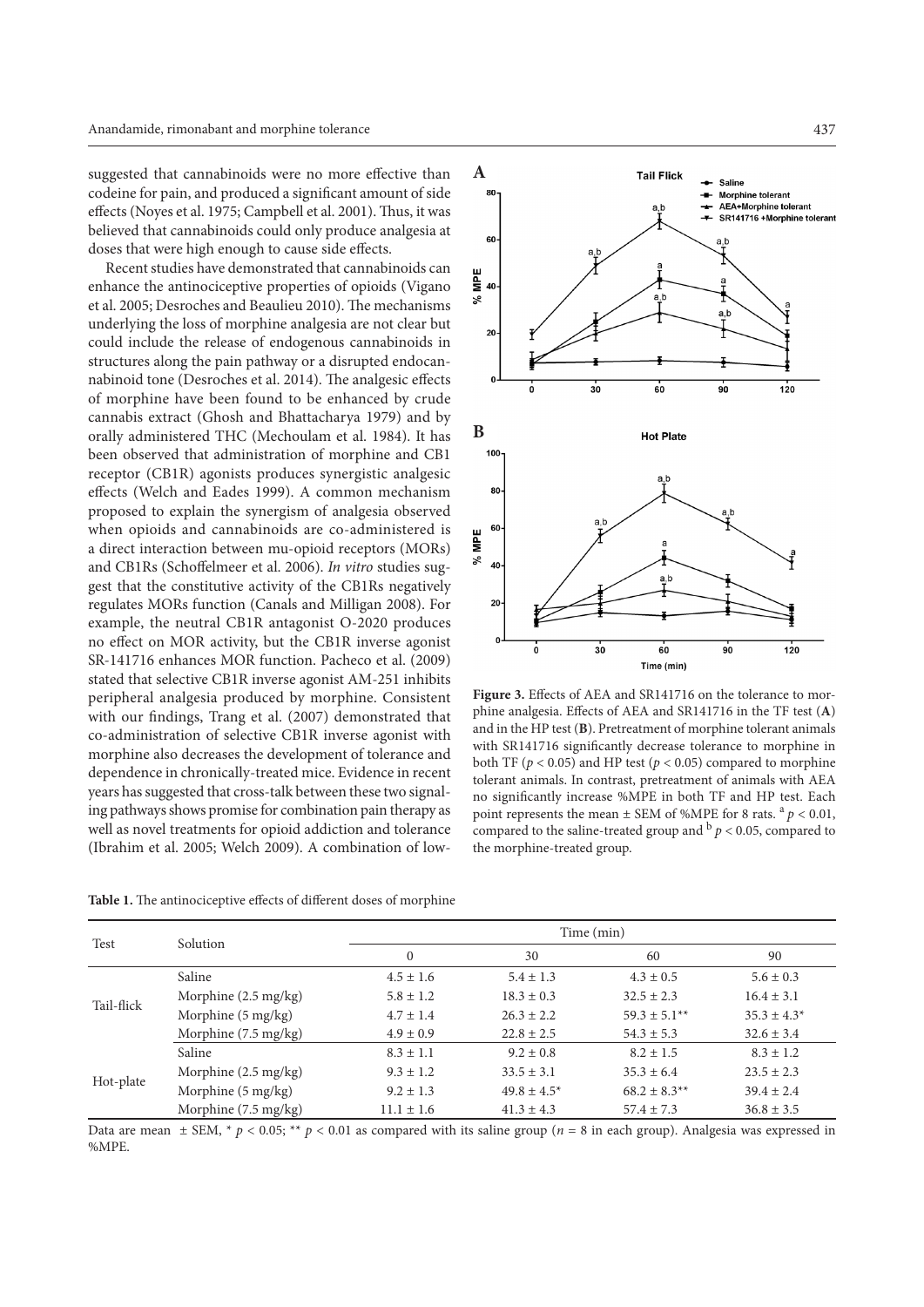dose analgesics devoid of undesirable side effects would be ideal to replace high-dose analgesics that cause unnecessary sedation and respiratory depression.

Cannabinoids administered have been shown to release endogenous opioids which stimulate both delta and kappa opioid receptors (Smith et al. 1994; Pacheco et al. 2009). In addition, the discovery of a bi-directional cross-tolerance of cannabinoids and CP 55,940 to kappa agonists in the analgesia test confirms that cannabinoids interact with kappa opioids (Smith et al. 1994). It is believed that the synergistic effect with cannabinoid and morphine results from the initial release of dynorphin A by cannabinoid and the subsequent breakdown of dynorphin A to smaller dynorphin fragments and leucine-enkephalin metabolites (Mason et al. 1999). A time correlation between antinociception and increased dynorphin levels indicate that these opioids interact with the delta and kappa opioid receptors to mediate the antinociceptive effect of cannabinoid (Welch and Eades 1999).

Cannabinoid and opioid receptors are co-distributed in areas of the dorsal horn of the spinal cord, the periaqueductal gray (PAG) and raphe nuclei (Hohman et al. 1999; Salio et al. 2001; Wilson-Poe et al. 2012). Studies suggest that cannabinoids exhibit a similar binding distribution in the brain to that of morphine (Mailleux and Vanderhaeghen 1992). The blockade of THC-induced Fos immunoreactivity by naloxone in the periaqueductal gray indicates that these areas are important in cannabinoid-opioid interactions (Allen et al. 2003). Meng et al. (1998) reported that cannabinoids and opioids analgesia involve similar brainstem circuitry through modulation of rostal ventromedial medulla neuronal activity. Thus the spinal blockade of pain transmission becomes greater-than-additive as both opioid and cannabinoid receptor types are activated in the dorsal horn. Opioid-cannabinoid- interactions not only underlie synergy in acute analgesia, but persist after chronic drug administration. The CB1 receptor and mu opioid receptor have been found to be co-localized in areas important for the expression of morphine abstinence nucleus accumbens, PAG and amygdaloid nucleus (Seely et al. 2012). Thus, cannabinoids might alter the expression of morphine antinociceptive tolerance. After short-term treatment with low doses of cannabinoid and morphine in combination, there is a reduction in morphine tolerance without compromising the analgesic effect (Cichewicz and Welch 2003). Cichewicz et al. (2004) suggest that cannabinoids can alter the expression of morphine tolerance and may be useful long-term to provide pain relief in opioid-tolerant subjects. In contrast, our data demonstrated that co-injection of morphine with endogenous cannabinoid agonist AEA enhanced the expression of morphine tolerance. On the other hand, cannabinoid CB1 antagonist SR141716 attenuates the expression of tolerance to morphine.

In conclusion, this study presented here marks a potential use for active doses of cannabinoids to enhance the analgesic potency of opioid drugs. Since continued administration of morphine can lead to tolerance, an adjunct to morphine may be the key to prolong appropriate treatment. The administration of low doses of cannabinoid agonist anandamide in conjunction with morphine seems to be an alternative regimen that reduces the need to escalate opioid dose. Furthermore, the development of tolerance to morphine includes a different pathway and CB1 receptor plays a significant role in the morphine tolerance.

**Acknowledgements.** This study was supported by Cumhuriyet University Scientific Research Project (T-329, CUBAP, Sivas, Turkey).

**Conflict of interest.** The authors declare no competing financial interests.

### **References**

Allen K. V., McGregor I. S., Hunt G. E., Singh M. E., Mallet P. E. (2003): Regional differences in naloxone modulation of D9- THC induced Fos expression in rat brain. Neuropharmacology **44,** 264–274

[http://dx.doi.org/10.1016/S0028-3908\(02\)00364-7](http://dx.doi.org/10.1016/S0028-3908%2802%2900364-7)

- Bisogno T., Martire A., Petrosino S., Popoli P., Di Marzo V. (2008): Symptom-related changes of endocannabinoid and palmitoylethanolamide levels in brain areas of R6/2 mice, a transgenic model of Huntington's disease. Neurochem. Int. **52,** 307–313
	- <http://dx.doi.org/10.1016/j.neuint.2007.06.031>
- Campbell F. A., Tramer M. R., Carroll D. Reynolds D. J., Moore R. A., McQuay H. J. (2001): Are cannabinoids an effective and safe treatment option in the management of pain? A qualitative systematic review. BMJ **323,** 13–16 <http://dx.doi.org/10.1136/bmj.323.7303.13>
- Canals M., Milligan G. (2008): Constitutive activity of the cannabinoid CB1 receptor regulates the function of co-expressed Mu opioid receptors. J. Biol. Chem. **283,** 11424–11434 <http://dx.doi.org/10.1074/jbc.M710300200>
- Cichewicz D. L. (2004): Synergistic interactions between cannabinoid and opioid analgesics. Life Sci. **74,** 1317–1324 <http://dx.doi.org/10.1016/j.lfs.2003.09.038>
- Cichewicz D. L., Welch S. P. (2003): Modulation of oral morphine antinociceptive tolerance and naloxone-precipitated withdrawal signs by oral D9-THC. J. Pharmacol. Exp. Ther. **305,** 812–817

<http://dx.doi.org/10.1124/jpet.102.046870>

Cox M. L., Haller V. L., Welch S. P. (2007): Synergy between delta9 tetrahydrocannabinol and morphine in the arthritic rat. Eur. J. Pharmacol. **567,** 125–130

<http://dx.doi.org/10.1016/j.ejphar.2007.04.010>

Desroches J., Beaulieu P. (2010): Opioids and cannabinoids interactions: involvement in pain management. Curr. Drug Targets **11,** 462–473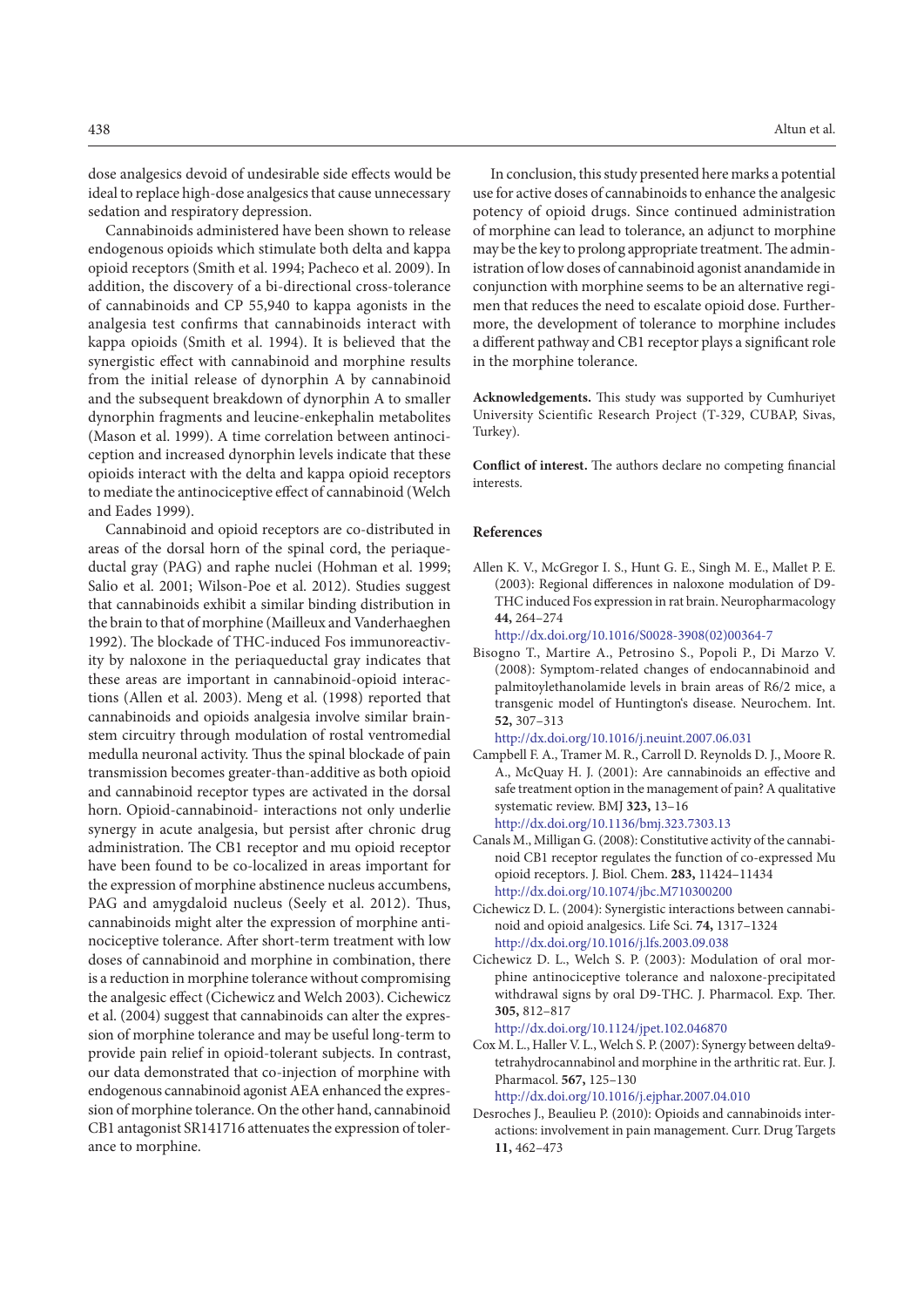<http://dx.doi.org/10.2174/138945010790980303>

- Desroches J., Bouchard J.-F., Gendronc I., Beaulieu P. (2014): Involvement of cannabinoid receptors in peripheral and spinal morphine analgesia. Neuroscience **261,** 23–42 <http://dx.doi.org/10.1016/j.neuroscience.2013.12.030>
- Devane W. A., Hanus L., Breuer A., Pertwee R. G., Stevenson L. A., Griffin G., Gibson D., Mandelbaum A., Etinger A., Mechoulam R. (1992): Isolation and structure of a brain constituent that binds to the cannabinoid receptor. Science **258,** 1946–1949
	- <http://dx.doi.org/10.1126/science.1470919>
- Fox A., Kesingland A., Gentry C., McNair K., Patel S., Urban L., James I. (2001): The role of central and peripheral cannabinoid 1 receptors in the antihyperalgesic activity of cannabinoids in a model of neuropathic pain. Pain **92,** 91–100 [http://dx.doi.org/10.1016/S0304-3959\(00\)00474-7](http://dx.doi.org/10.1016/S0304-3959%2800%2900474-7)
- Freund T. F., Katona I., Piomelli D. (2003): Role of endogenous cannabinoids in synaptic signaling. Physiol. Rev. **83,** 1017–1066 <http://dx.doi.org/10.1152/physrev.00004.2003>
- Fuentes J. A., Ruiz-Gayo M., Manzanares J., Vela G., Reche I., Corchero J. (1999): Cannabinoids as potential new analgesics. Life Sci. **65,** 675–685
	- [http://dx.doi.org/10.1016/S0024-3205\(99\)00290-8](http://dx.doi.org/10.1016/S0024-3205%2899%2900290-8)
- Ghosh P., Bhattacharya S. K. (1979): Cannabis-induced potentiation of morphine analgesia in rat: role of brain monoamines. Indian J. Med. Res. **70,** 275–280
- Hohmann A. G., Briley E. M., Herkenham M. (1999): Pre- and postsynaptic distribution of cannabinoid and mu opioid receptors in rat spinal cord. Brain Res. **822,** 17–25 [http://dx.doi.org/10.1016/S0006-8993\(98\)01321-3](http://dx.doi.org/10.1016/S0006-8993%2898%2901321-3)
- Ibrahim M. M., Porreca F., Lai J., Albrecht P. J, Rice F., Khodorova A., Davar G., Makriyannis A., Vanderah T. W., Mata H. P., Malan Jr. T. P. (2005): CB2 cannabinoid receptor activation produces antinociception by stimulating peripheral release of endogenous opioids. Proc. Natl. Acad. Sci. U.S.A. **102,** 3093–3098 <http://dx.doi.org/10.1073/pnas.0409888102>
- Kanaan S. A., Saade N. E., Haddad J. J., Abdelnoor A. M., Atweh S. F., Jabbur S. J., Safieh-Garabedian B. (1996): Endotoxin-induced local inflammation and hyperalgesia in rats mince, a new model for inflammatory pain. Pain **66,** 373–379 [http://dx.doi.org/10.1016/0304-3959\(96\)03068-0](http://dx.doi.org/10.1016/0304-3959%2896%2903068-0)
- Luszczki J. J., Florek-Luszczki M. (2011): Synergistic interaction of pregabalin with the synthetic cannabinoid WIN **55,**212-2 mesylat in the hot-plate test in mice: an isobolographic analysis. Pharmacol. Rep. **63,** 723–732
- Mailleux P., Vanderhaeghen J. J. (1992): Distribution of neuronal cannabinoid receptor in the adult rat brain: a comparative receptor binding autoradiography and in situ hybridization histochemistry. Neuroscience **48,** 655–668 [http://dx.doi.org/10.1016/0306-4522\(92\)90409-U](http://dx.doi.org/10.1016/0306-4522%2892%2990409-U)
- Mason D. J., Lowe J., Welch S. P. (1999): Cannabinoid modulation of dynorphin A: correlation to cannabinoid-induced antinociception. Eur. J. Pharmacol. **378,** 237–248 [http://dx.doi.org/10.1016/S0014-2999\(99\)00479-3](http://dx.doi.org/10.1016/S0014-2999%2899%2900479-3)
- Massi P., Vaccani A., Romorini S., Parolaro D. (2001): Comparative characterization in the rat of the interaction between cannabinoids and opiates for their immunosuppressive and analgesic effects. J. Neuroimmunol. **117,** 116–124

[http://dx.doi.org/10.1016/S0165-5728\(01\)00323-X](http://dx.doi.org/10.1016/S0165-5728%2801%2900323-X)

- Matsuda L. A., Lolait S. J., Brownstein M. J., Young A. C., Bonner T. I. (1990): Structure of a cannabinoid receptor and functional expression of the cloned cDNA. Nature **346,** 561–564 <http://dx.doi.org/10.1038/346561a0>
- Mechoulam R., Lander N., Srebnik M., Zamir I., Breuer A., Shalita B., Dikstein S., Carlini E. A., Leite J. R., Edery H., Porath G. (1984): Recent advances in the use of cannabinoids as therapeutic agents. In: The Cannabinoids. Chemical, Pharmacological and Therapeutic Aspects. (Eds. S. Agurell, W. Dewey and R. Willette), pp. 777–793, Academic, New York <http://dx.doi.org/10.1016/B978-0-12-044620-9.50056-7>
- Meng I. D., Manning B. H., Martin W. J., Fields H. L. (1998): An analgesic circuit activated by cannabinoids. Nature **395,** 381–383 <http://dx.doi.org/10.1038/26481>
- Nackley A. G., Suplita R. L., Hohmann A. G. (2003): A peripheral cannabinoid mechanism suppresses spinal fos protein expression and pain behavior in a rat model of inflammation. Neuroscience **117,** 659–670

[http://dx.doi.org/10.1016/S0306-4522\(02\)00870-9](http://dx.doi.org/10.1016/S0306-4522%2802%2900870-9)

- Nagayama T., Sinor A. D., Simon R. P., Chen J., Graham S. H., Jin K., Greenberg D. A. (1999): Cannabinoids and neuroprotection in global and focal cerebral ischemia and in neuronal cultures. J. Neurosci. **19,** 2987–2995
- Noyes R., Brunk S. F., Avery D. H., Canter A. (1975): The analgesic properties of delta-hydrocannabinol and codeine. Clin. Pharmacol. Ther. **18,** 84–89
- Ozdemir E., Bagcivan I., Gursoy S. (2012): Modulation of morphine analgesia and tolerance in rats by NMDA receptor antagonists. Neurophysiology **44,** 123–130 <http://dx.doi.org/10.1007/s11062-012-9278-9>
- Pacheco Dda F., Klein A., Perez A. C., Pacheco C. M., de Francischi J. N., Reis G. M., Duarte I. D. (2009): Central antinociception induced by mu-opioid receptor agonist morphine, but not delta- or kappa-, is mediated by cannabinoid CB1 receptor. Br. J. Pharmacol. **158,** 225–231
- <http://dx.doi.org/10.1111/j.1476-5381.2009.00310.x>
- Parolaro D., Rubino T., Vigano D., Massi P, Guidali C., Realini N. (2010): Cellular mechanisms underlying the interaction between cannabinoid and opioid system. Curr. Drug. Targets **11,** 393–405

<http://dx.doi.org/10.2174/138945010790980367>

- Ramabadran K., Bansinath M., Turndorf H., Puig M. M. (1989): The hyperalgesic effect of naloxone is attenuated in streptozotocindiabetic mice. Psychopharmacology (Berl) **97,** 169–174 <http://dx.doi.org/10.1007/BF00442244>
- Sagar D. R., Kelly S., Millns P. J., O'Shaughnessey C. T., Kendall D. A., Chapman V. (2005): Inhibitory effects of CB1 and CB2 receptor agonists on responses of DRG neurons and dorsal horn neurons in neuropathic rats. Eur. J. Neurosci. **22,** 371–379 <http://dx.doi.org/10.1111/j.1460-9568.2005.04206.x>
- Salio C., Fischer J., Franzoni M. F., Mackie K., Kaneko T., Conrath M. (2001): CB1-cannabinoid and A-opioid co-localization on postsynaptic target in the rat dorsal horn. Neuroreport **12,** 3689–3692

<http://dx.doi.org/10.1097/00001756-200112040-00017>

Schoffelmeer A. N., Hogenboom F., Wardeh G., De Vries T. J. (2006): Interactions between CB1 cannabinoid and mu